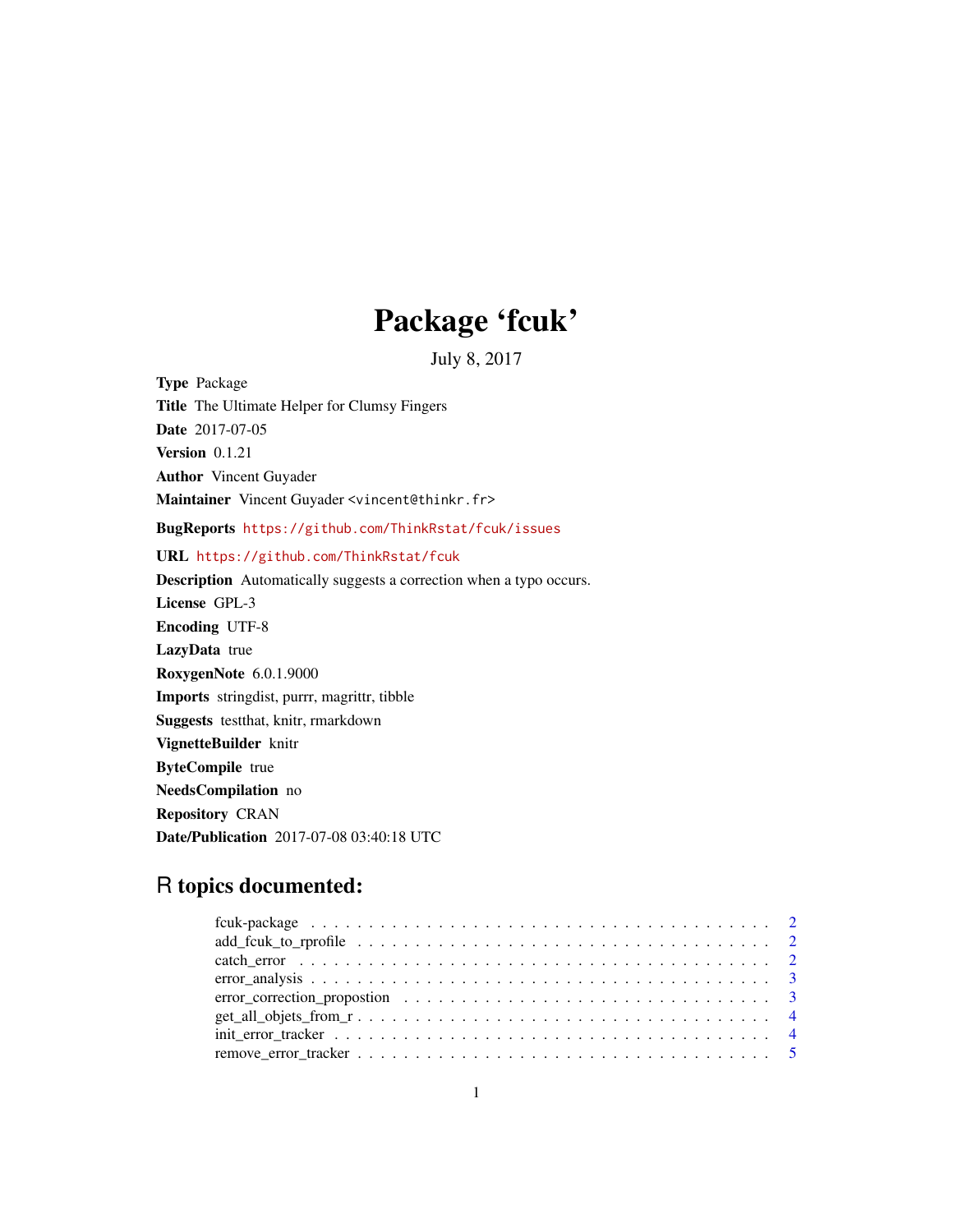#### <span id="page-1-0"></span>**Index** [6](#page-5-0) **6**

fcuk-package *fcuk*

#### Description

Automatically suggests a correction when a typo occurs.

#### Author(s)

vincent <vincent@thinkr.fr>

add\_fcuk\_to\_rprofile *Add library(fcuk) to the .Rprofile file*

## Description

After calling this function, fcuk will be launched everytime you launch your current R project.

#### Usage

```
add_fcuk_to_rprofile()
```
#### Examples

fcuk::add\_fcuk\_to\_rprofile()

catch\_error *Capture and parse an error message.*

# Description

Capture and parse an error message.

#### Usage

```
catch_error(sentence = geterrmessage())
```
#### Arguments

sentence an error message to parse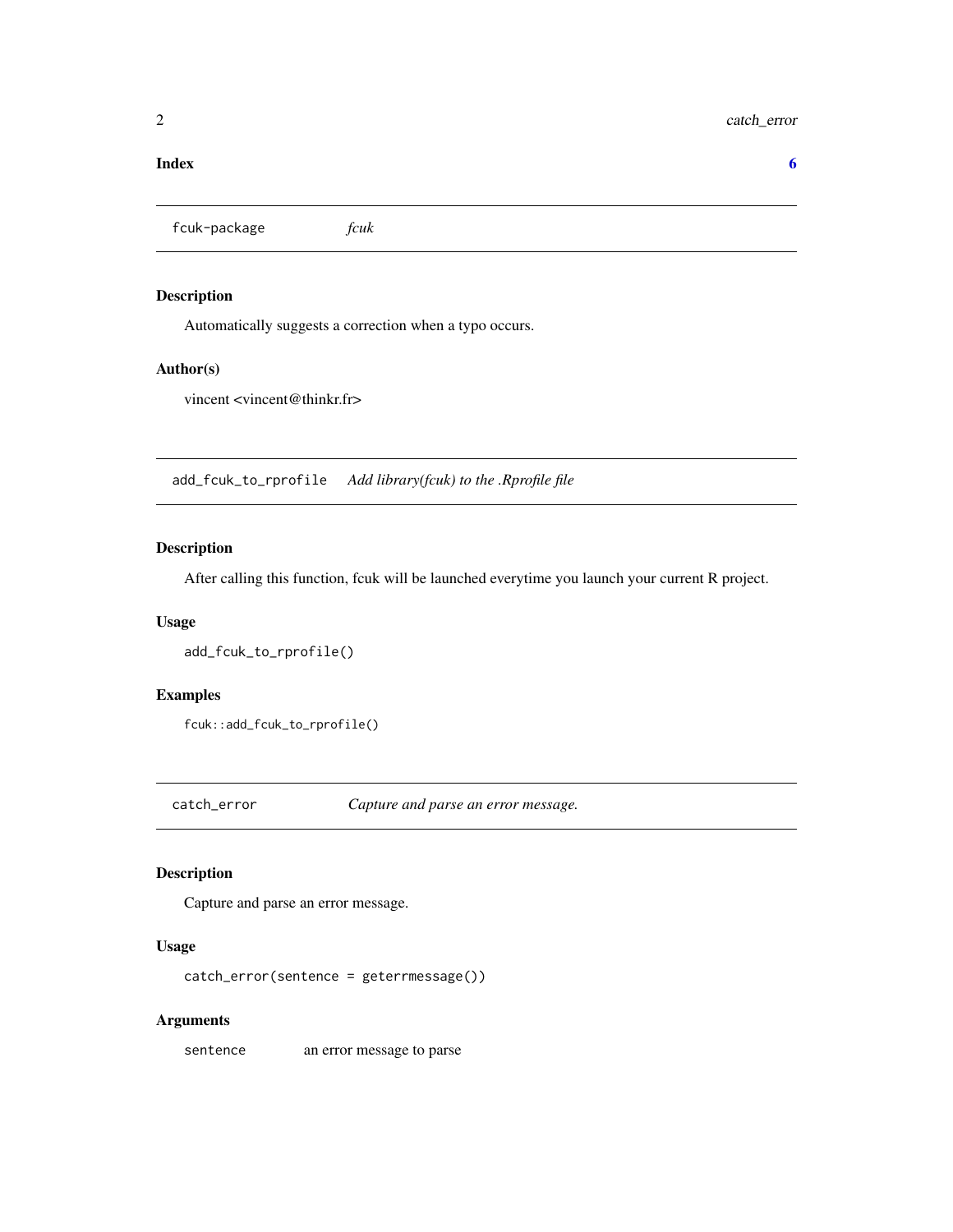#### <span id="page-2-0"></span>error\_analysis 3

#### Examples

```
catch_error()
catch_error("Error: object 'iri' not found\n")
catch_error("Error: object 'view' not found\n")
```
error\_analysis *Error Analysis*

#### Description

Error Analysis

#### Usage

```
error_analysis(asked_objet = catch_error(), n = 2)
```
#### Arguments

| asked_objet | the name to analyse        |
|-------------|----------------------------|
| n           | number of names to suggest |

#### Examples

```
fcuk::error_analysis() #last error is analysed
fcuk::error_analysis("view")
fcuk::error_analysis("iri")
```
error\_correction\_propostion *Find closest object names*

#### Description

Analyse a typo and suggests the two closest names.

#### Usage

```
error_correction_propostion(asked_objet, method = "jaccard", n = 2)
```
#### Arguments

| asked_objet | the R name producing an error                                                       |
|-------------|-------------------------------------------------------------------------------------|
| method      | Method for distance calculation. The default is "jaccard", see string dist-metrics. |
| n           | number of corrections to suggest.                                                   |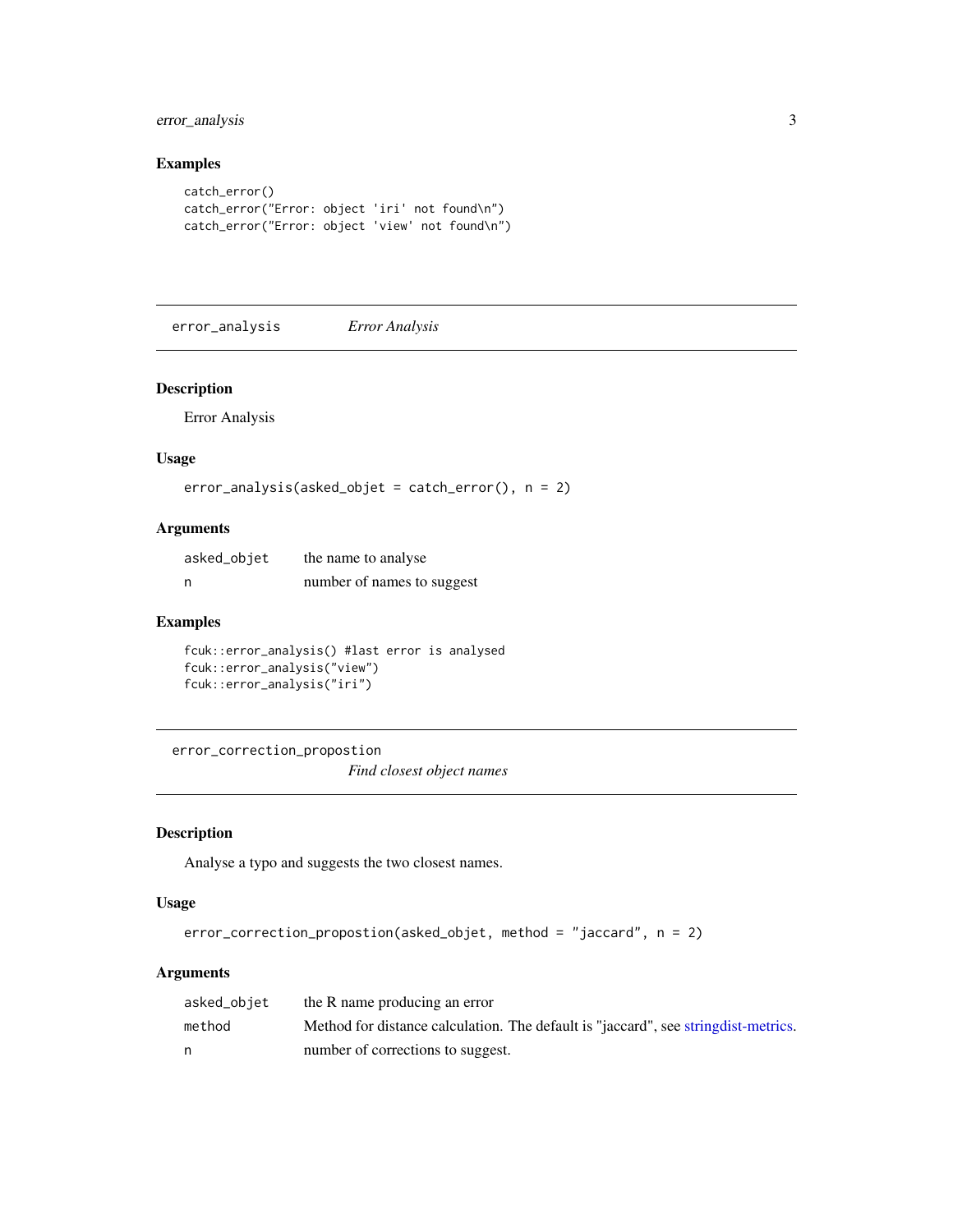<span id="page-3-0"></span>a character vector with the closest neighbors

#### Examples

```
error_correction_propostion("iri")
```
get\_all\_objets\_from\_r *Extract the name of all objects loaded in the R environments*

#### Description

Fetch the name of all objects loaded in the environments (functions, values, data...)

#### Usage

get\_all\_objets\_from\_r()

#### Value

a list with the names of all objects contained in the environments

#### Examples

```
get_all_objets_from_r()
```
init\_error\_tracker *Init error tracker*

#### Description

After lauching this function, every error message will be analysed. This function is called when loading the package.

#### Usage

init\_error\_tracker()

#### Examples

```
getOption("error")
fcuk::init_error_tracker()
getOption("error")
```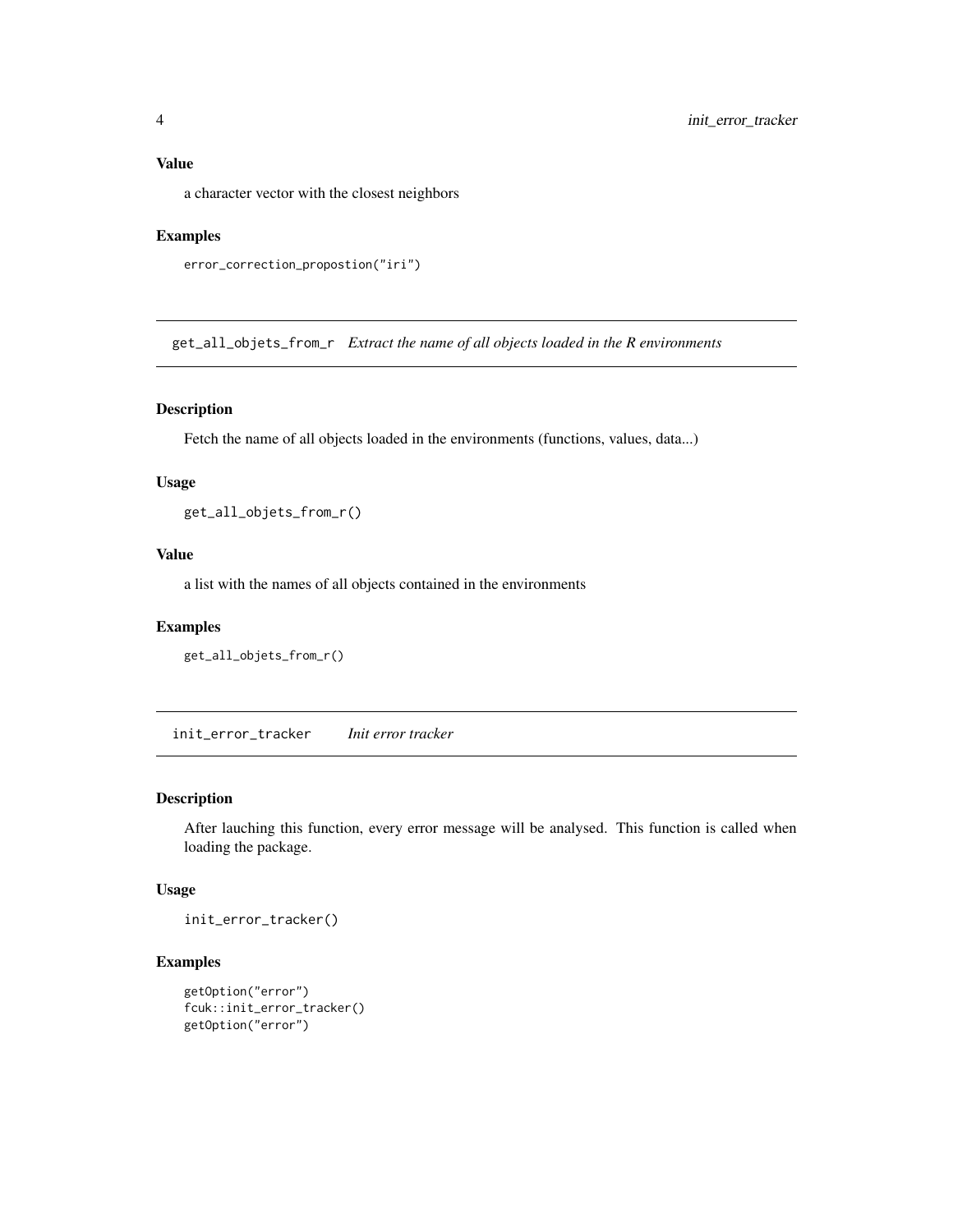<span id="page-4-0"></span>remove\_error\_tracker *Remove error tracker*

# Description

After lauching this function, the errors will no longer be analysed.

## Usage

```
remove_error_tracker()
```
# Examples

```
getOption("error")
fcuk::remove_error_tracker()
getOption("error")
```